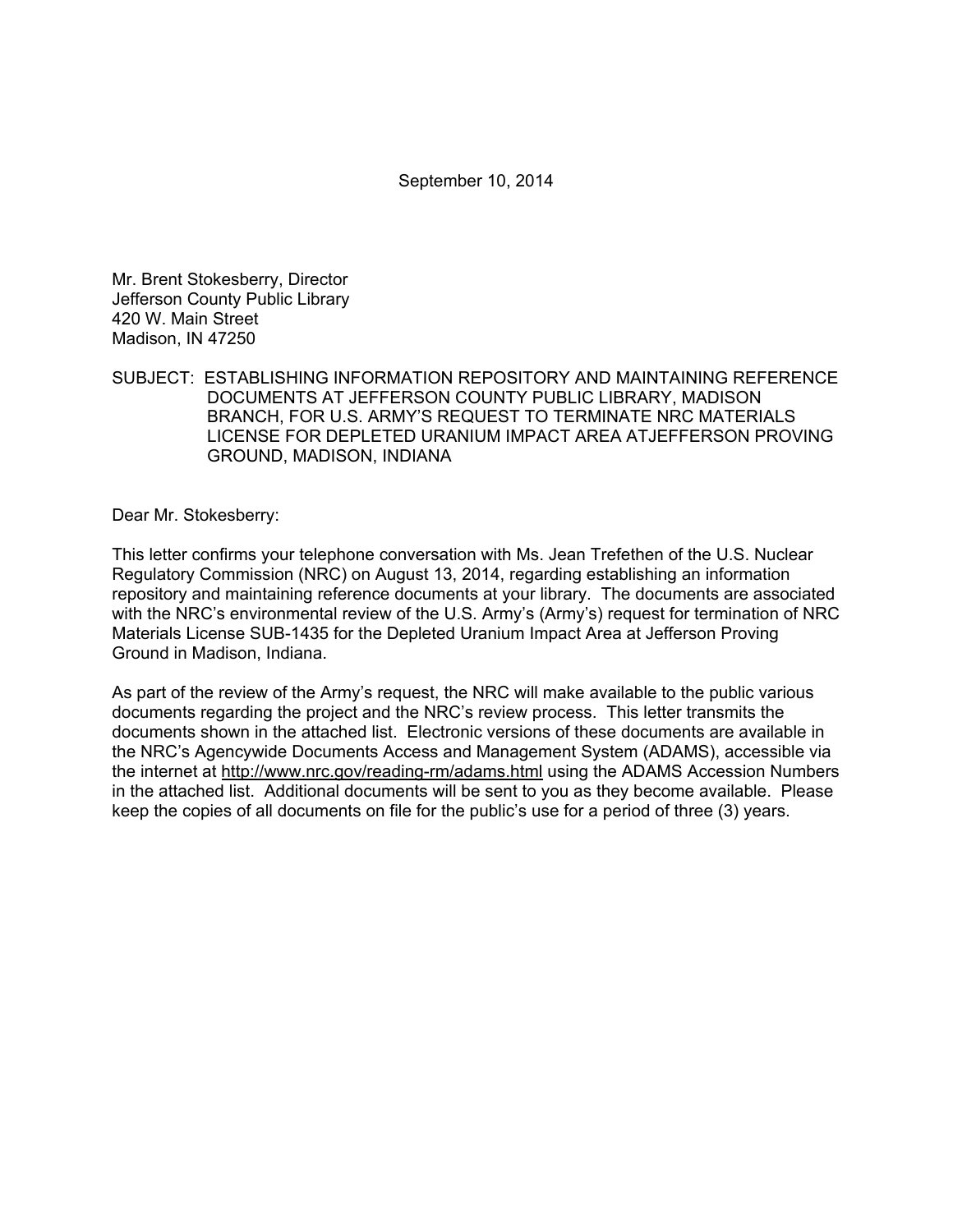## B. Stokesberry 2

We appreciate your willingness to assist the public in participating in the NRC's environmental review process. If you have any questions, please contact Mr. Stephen Lemont at 301-415- 5163, or by email at Stephen.Lemont@nrc.gov, or Ms. Trefethen at 301-415-0867, or by email at Jean.Trefethen@nrc.gov.

Sincerely,

**/RA/** 

Lydia Chang, Chief Environmental Review Branch Division of Waste Management and Environmental Protection Office of Federal and State Materials and Environmental Management Programs

Docket No.: 40-8838

Enclosures: See attached list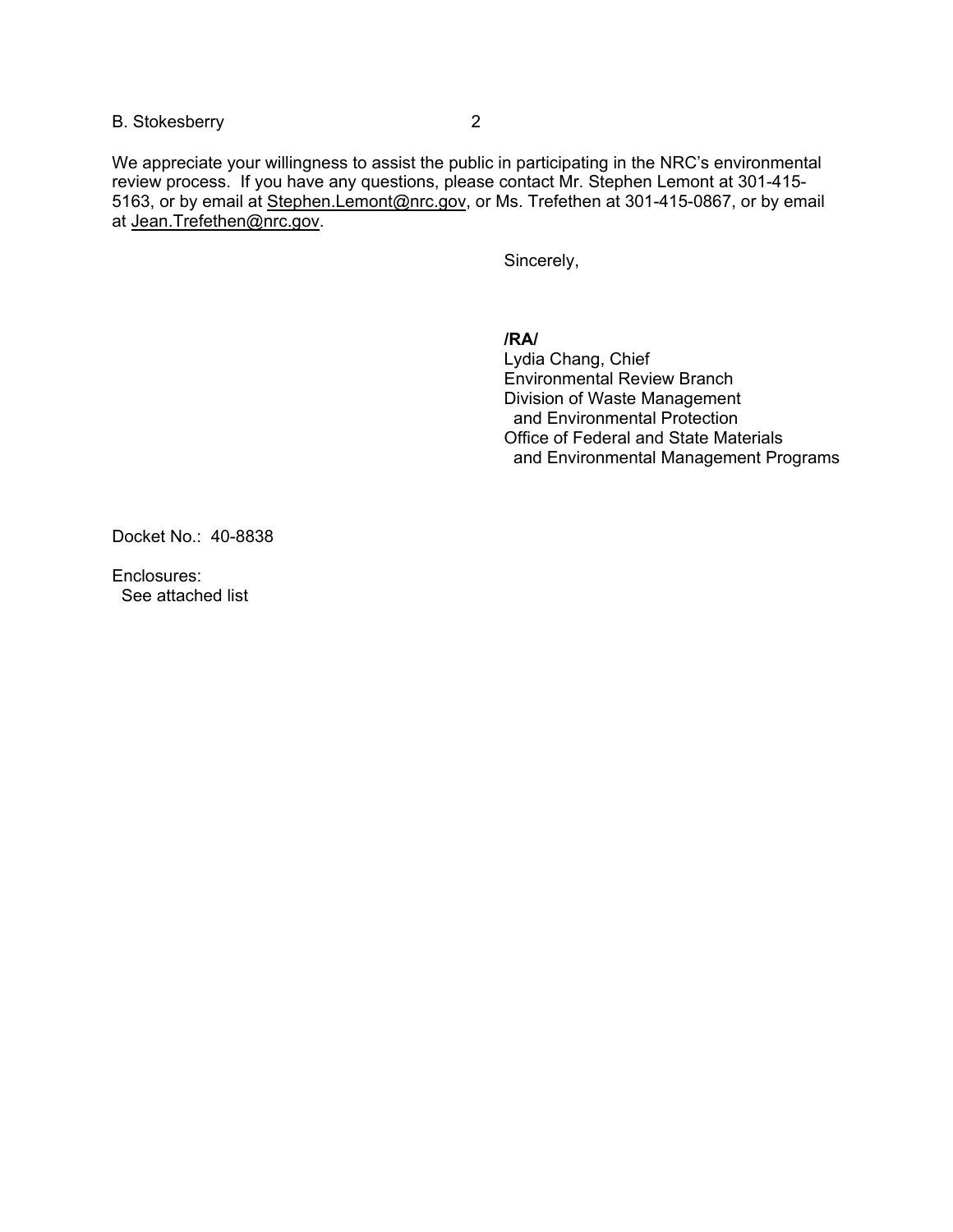## **LIST OF ENCLOSED DOCUMENTS**

- 1) U.S. Army Decommissioning Plan and Environmental Report for NRC Materials License SUB-1435. ADAMS Accession Number ML13247A549. Includes the following three (3) documents:
	- a) U.S. Army Cover Letter and License Termination Application
	- b) Army's Decommissioning Plan for NRC Materials License SUB-1435, Depleted Uranium Impact Area, Jefferson Proving Ground, Madison, Indiana
	- c) Army's Environmental Report for NRC Materials License SUB-1435, Depleted Uranium Impact Area, Jefferson Proving Ground, Madison, Indiana (2 volumes)
- 2) NRC Letter to Col. E. Speights, Jr., Regarding Acceptance Review of a License Amendment Request for the Decommissioning of the Jefferson Proving Ground Facility, License SUB-1435, November 20, 2013. ADAMS Accession Number ML13322B115.
- 3) U.S. Department of the Army Response to Request for Additional Information Regarding Acceptance Review of a License Amendment Request for the Decommissioning of the Jefferson Proving Ground Facility, License SUB-1435, January 27, 2014. ADAMS Accession Number ML14043A073.
- 4) NRC Letter to Col. E. Speights, Jr., Regarding Acceptance Review of a License Amendment Request for the Decommissioning of the Jefferson Proving Ground Facility, License SUB-1435, February 6, 2014. ADAMS Accession Number ML14029A591.